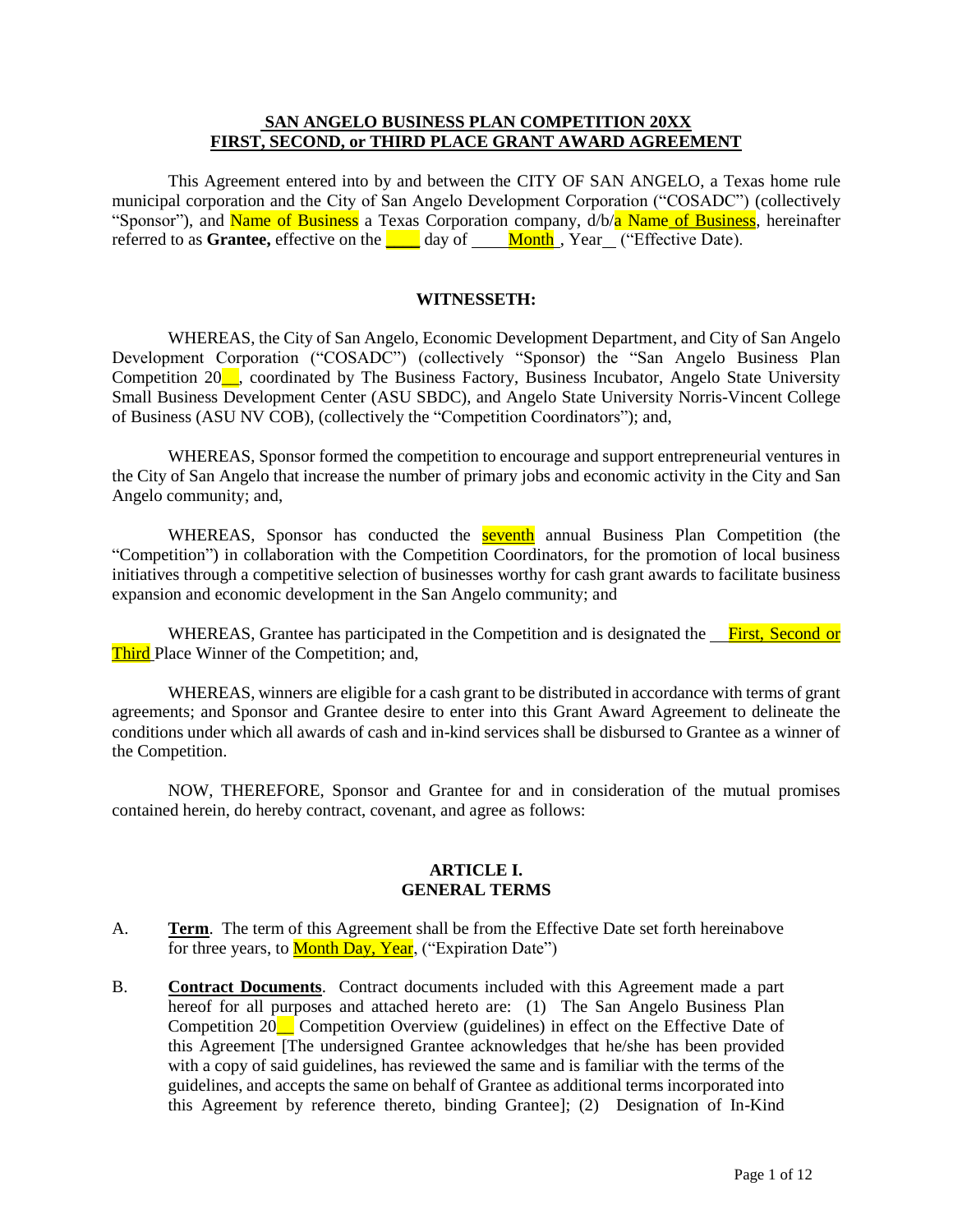Services, **Exhibit "A"**; (3) Grantee's Final Business Plan, **Exhibit "B"**, and **Exhibit "C",**  Business Plan Competition Check List.

#### **ARTICLE II. SPONSOR'S OBLIGATIONS**

A condition precedent to the obligation of Sponsor to pay Grantee any portion of the Grant funds shall be Grantee's performance of Grantee's obligations under Article III.

- A. **Grant Award**. Subject to the foregoing condition precedent, Sponsor hereby grants to Grantee the sum of **\$** Amount AND NO/100 DOLLARS (\$40,000; \$20,000; or 10,000.00) cash to be expended by Grantee solely for certain approved business purposes as outlined in the Grantee's Final Business Plan **(Exhibit B)**, which may include the purchase of services, supplies, equipment, and/or durable goods to be used in the operation of the Grantee's business. All awards are subject to the conditions stated herein.
	- 1. Sponsor shall make payments of the Grant awarded to Grantee only to a business checking account with a commercial bank, established by the Grantee, and designated by the Grantee for such deposit(s).
	- 2. Sponsor may facilitate the provision of donated in-kind services contributions designated as prizes for the Competition winners and described on the list of inkind services attached to this Agreement as **Exhibit A**. Notwithstanding the foregoing, Grantee hereby acknowledges that Sponsor assumes no responsibility for the provision of in-kind-services that may be offered by third parties to Grantee, or which are referred to in **Exhibit "A"**. Grantee releases Sponsor from any claim or liability, known or unknown, accrued or that may be accrued in the future, relating to the provision of or value of any in-kind services referred to in **Exhibit "A"** or otherwise, for which the Grantee may be eligible as a winner of the Competition, whether or not Grantee ever receives or uses the in-kind services.

#### **ARTICLE III. GRANTEE'S OBLIGATIONS**

Grantee shall timely perform each of the following obligations as a performance requirement and condition precedent to the obligations of Sponsor under Article II of this Agreement:

- A. **Use of Grant Funds Distributed**. During the term of this Agreement and prior to the Expiration Date set forth at Article I hereinabove, Grantee will expend all of the proceeds from grant payments received and accept and utilize in-kind awards delivered to Grantee in accordance with and as described in the Grantee's Business Plan and amendments thereto, a copy of which is attached to this Agreement as **Exhibit "B".**
- B. **Record of Expenditures**. Prior to the payment or disbursement of any portion of this Grant, Grantee shall provide to Sponsor copies of business records sufficient to verify Grantees' expenditures, orders, or contractual commitments for supplies, equipment, services, or other provisions necessary to carry out Grantee's Business Plan, **Exhibit "B"**, to include but not limited to copies of contracts and receipts, sufficient to verify under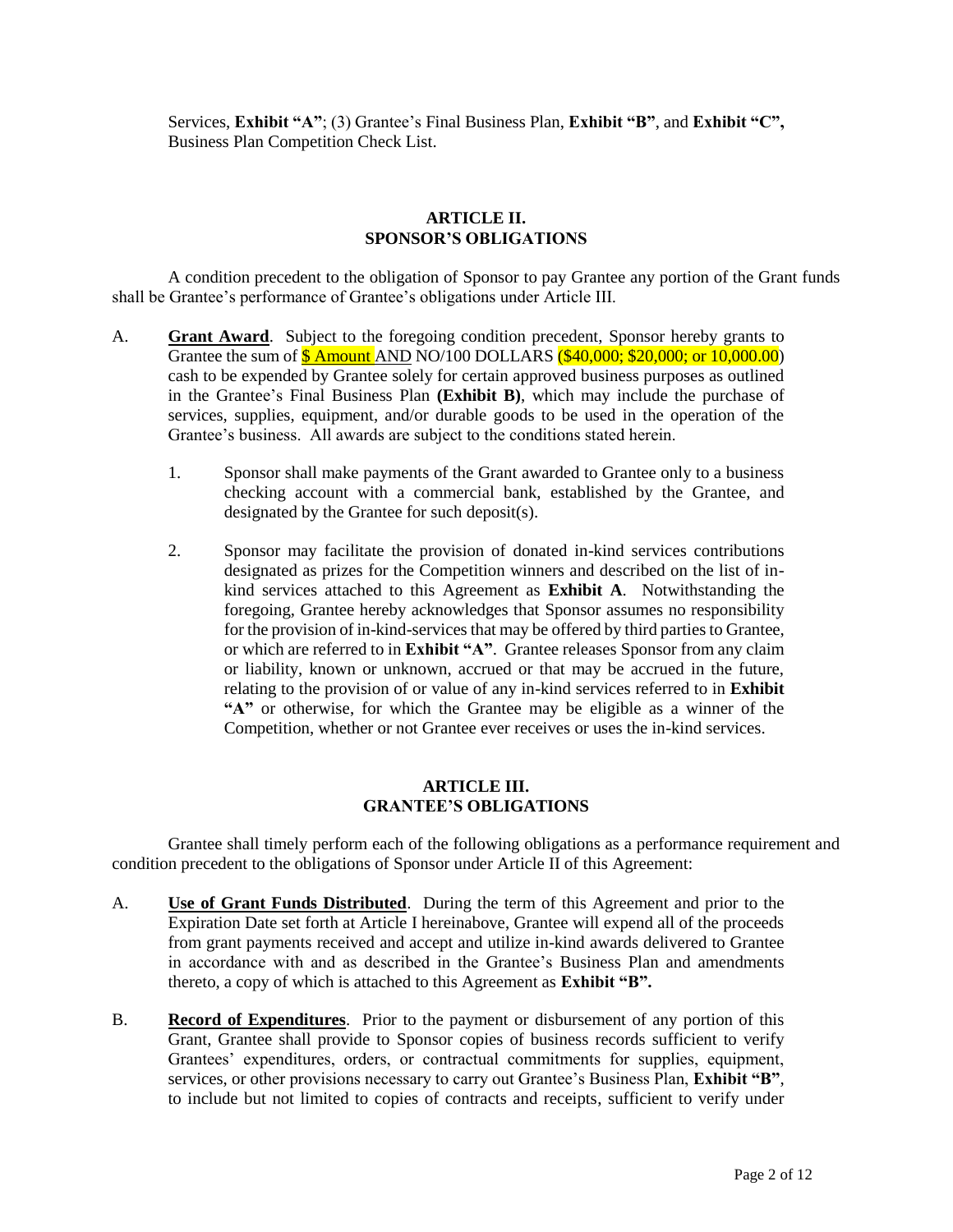generally accepted accounting and audit principals the expenditures claimed. Supporting business records submitted by Grantee must be in a format acceptable to Sponsor in its sole discretion, under the foregoing criteria.

- C. **Grantee's Performance Requirements**. During the Term of this Agreement, Grantee shall perform the following responsibilities:
	- 1. Established a company name for the conduct of the business, and establish a legal entity registered with the Texas Secretary of State to conduct the business or register the business name with the Texas Secretary of State.
	- 2. Established a business checking account under the business name with a commercial bank or credit union with offices in and conducting business in Texas.
	- 3. Secure general commercial liability insurance coverage for operation of the business and provide an ACORD certificate of such coverage to Sponsor.
	- 4. Present to Sponsor business records of Grantee establishing Grantee's right to occupy the physical location of the business such as a lease, purchase agreement or property title, and if applicable, record of contract for or completion of any required renovations.
	- 5. Present to Sponsor copies of valid, required professional licenses held by Grantee or Grantee's employees establishing that Grantee or Grantee's employees possess all professional licenses required by law to offer the services proposed by Grantee's Business Plan, **Exhibit "B**.
	- 6. Establish and maintain during the term of this Agreement a physical business address within the corporate limits of the City of San Angelo or its extra-territorial jurisdiction.
	- 7. Submit a completed IRS Form W-9.
	- 8. Complete the Business Plan Competition Check List attached hereto as **Exhibit "C"** and attach related business records verifying performance of the Grantee Requirements listed.
	- 9. On or before February 1st of each year during the term of this Agreement, Grantee shall provide a copy of the Tom Green County Appraisal District certification indicating there are no business personal or real property taxes due on the site established as Grantee's business address.
- D. **Job Creation/Retention Records**. Grantee shall provide business records created and maintained by Grantee under generally accepted accounting and audit principals which verify job creation and retention to the extent that job creation or retention are a part of Grantee's Business Plan, **Exhibit "B"**, for which a grant award is made. The records required may include IRS Form 941, Employers Quarterly Federal Texas Workforce Commission "Employer's Quarterly Report" (FORM C-4 03/06) for all quarters of the reporting period, payroll reports approved by Sponsor, and other business records reasonably required by Sponsor to verify any required job creation or retention for the period from the Effective Date of this Agreement to the Expiration Date.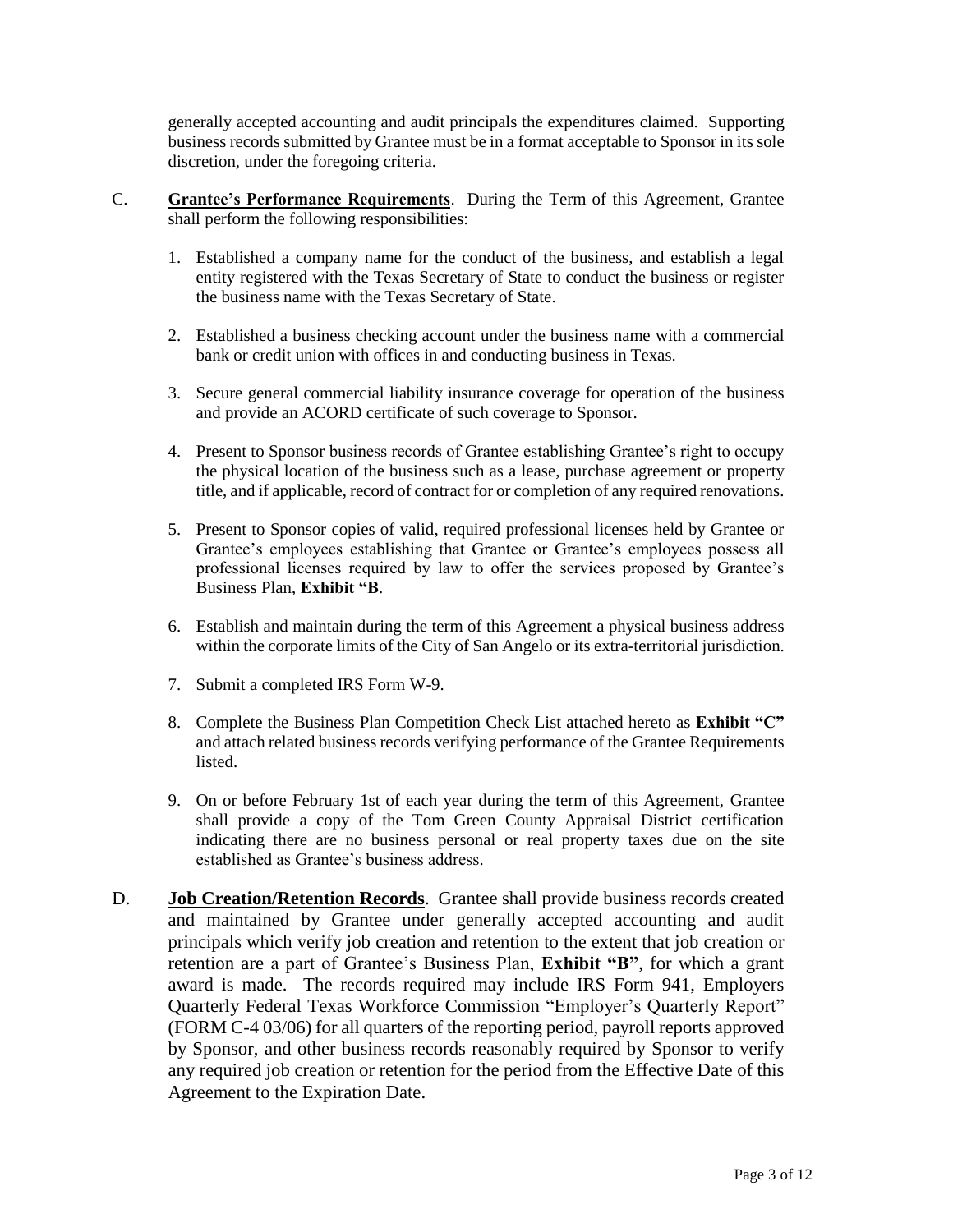- E. **Grantee Reports**. Grantee shall submit written reports biannually to Sponsor for three years from and after the Effective Date setting forth in detail the manner in which all grant funds paid to Grantee and in-kind awards delivered to Grantee have been expended or utilized by Grantee; the progress of Grantee's business in general and in comparison to the Business Plan; gross sales for the period reported; gross payroll for the period reported; and, the number and type of jobs created by the Grantee for the period reported. The first biannual report shall be submitted to Sponsor on or before thirty days after the six-month anniversary of the Effective Date of this Agreement, and periodically every six months thereafter for the three-year period.
- F. **Proprietary Information**. In the performance of Grantee's reporting obligations under this Agreement, Grantee shall designate such specific information reported as may be proprietary to Grantee's business, the release of which would give advantage to a competitor. To the extent permitted by law, Sponsor shall take reasonable steps to assure confidentiality of information specifically designated by Grantee as proprietary. NOTWITHSTANDING THE FOREGOING, GRANTEE STIPULATES AND AGREES THAT ALL INFORMATION PROVIDED OR REPORTED BY GRANTEE TO SPONSOR MAY BE SUBJECT TO RELEASE PURSUANT TO PROVISIONS OF THE TEXAS PUBLIC INFORMATION ACT APPLICABLE TO SPONSOR AND COMPETITION COORDINATORS, IS INHERENTLY AT RISK OF AUTHORIZED OR UNAUTHORIZED RELEASE OR DISCOVERY, AND WILL BE PROVIDED TO SPONSORS AND COMPETITION COORDINATORS, AND THEIR BOARD MEMBERS, OFFICERS, EMPLOYEES OR AGENTS FOR BUSINESS PLAN COMPETITION AND COMMUNITY ECONOMIC DEVELOPMENT PURPOSES. GRANTEE HEREBY RELEASES SPONSOR AND COMPETITION COORDINATORS, AND THEIR OFFICERS, BOARD MEMBERS, OFFICIALS, EMPLOYEES AND AGENTS FROM ANY LIABILITY OR CLAIM OF LOSS KNOWN OR UNKNOWN RELATING TO, ARISING OUT OF, OR THAT MAY ARISE OUT OF THE AUTHORIZED OR UNAUTHORIZED RELEASE OF INFORMATION PROVIDED BY GRANTEE IN GRANTEE'S PARTICIPATION IN THE COMPETITION AND/OR PERFORMANCE UNDER THIS GRANT AGREEMENT.
- G. **Grantee Engagements**. Grantee shall make available, upon request of Sponsor, a representative of the Grantee to make oral presentations to the Sponsor board of directors, future Competition participants, and other interested groups regarding Grantee's experience in participating in the Competition and the development and implementation of Grantee's business plan.
- H. **License Agreement**. Grantee grants to Sponsor and Competition Coordinators a nonexclusive license to use Grantee's business name of **Name of Business** (including any trade name or other trademark under which the Grantee conducts or may conduct its business during the term of this Agreement) for the purpose of future marketing of the Business Plan Competition and other general economic development activities and programs of Sponsor and Competition Coordinators.
- I. **Acts Outside of Ordinary Course of Business**. For a period of three years from the Effective Date of this Agreement, Grantee shall not sell or voluntarily transfer any of its assets outside of the ordinary course of its business, nor shall Grantee cause itself to be merged or consolidated with any other entity without the express written consent of Sponsor, which consent shall not be unreasonably withheld on condition that the Assignee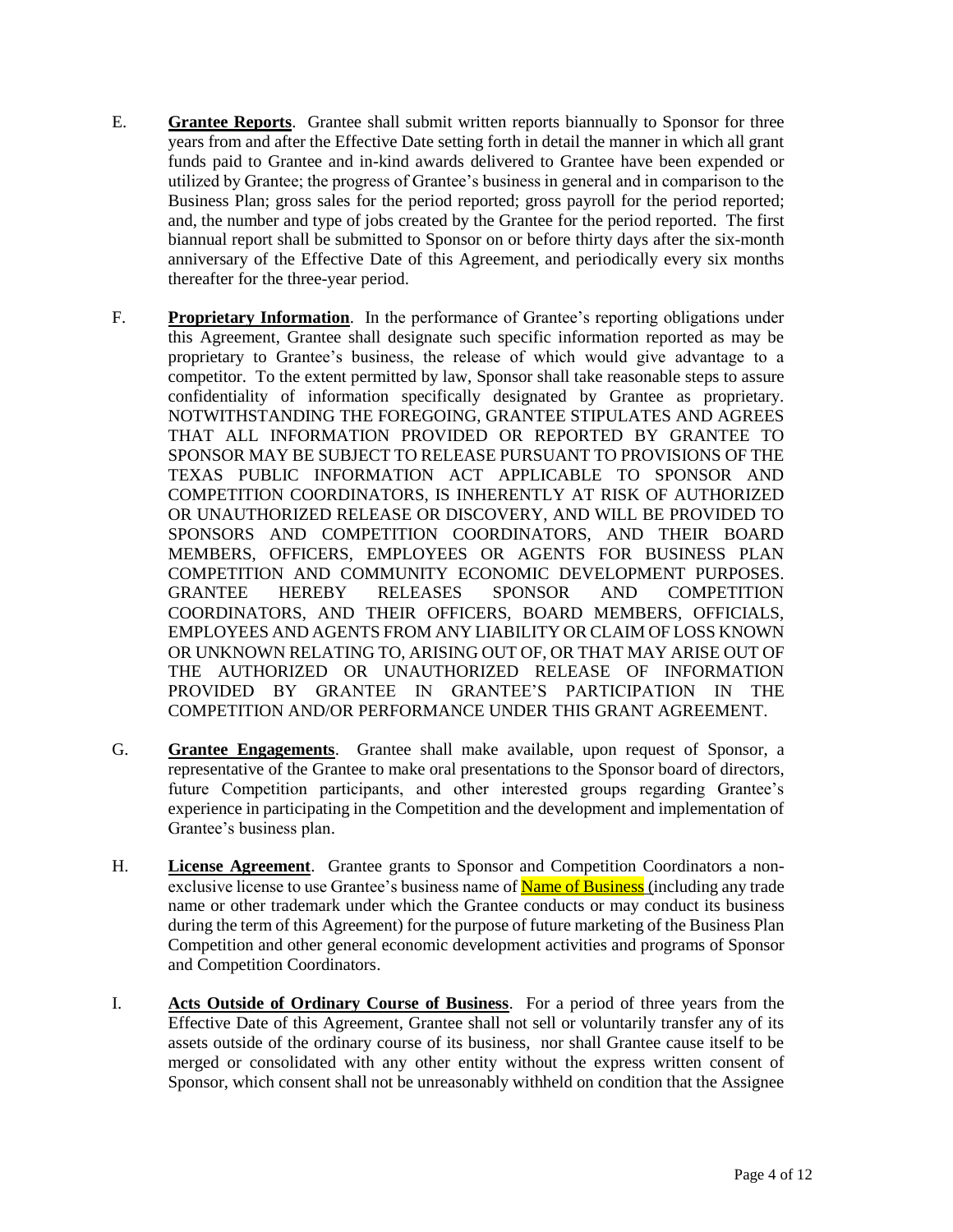assumes all of the obligations of Grantee under this Agreement by written assignment approved by Grantee.

## **ARTICLE IV. DEFAULT**

- A. **Breach, Termination of Agreement, and Reimbursement of Grant Funds**. In the event that Grantee breaches any of the terms and conditions of this Agreement, then Sponsor shall give Grantee written notice of default. Grantee will have thirty (30) days from the date of said notice of default to: (a) cure the default; or (b) obtain a valid waiver thereof from Sponsor. In the event of default that is not cured or waived, Sponsor may terminate the Agreement without notice or liability to Grantee, and all Project grant monies previously distributed to Grantee by Sponsor will become an obligation of Grantee to Sponsor, due and payable within thirty (30) days of expiration of the above-described cure period. In the event such obligation is not paid by Grantee within the time period provided, the obligation shall accrue interest at the lesser rate of five percent (5%) per annum or the maximum rate allowed by law until paid in full. In addition to the principal, Sponsor shall be entitled to recover its costs of collection, including reasonable attorney's fees.
- B. **Preservation of Remedies**. It is not a waiver of default if a party fails to declare immediately a default or delays in taking any action. Pursuit of any remedy set forth in this Agreement by a party does not preclude pursuit of other remedies under this Agreement or provided by law.
- C. **Contingency Clause and Limitation of Liability**. The funding obligation of Sponsor under this agreement is contingent on the availability of funds and continued authorization for project activities. This agreement is subject to amendment due to lack of funds, reduction of funds and/or change in regulations, upon thirty (30) days' written notice thereof to Grantee. In no event shall the liability of Sponsor under this Agreement exceed the sum of Grant Funds awarded Grantee.

## **ARTICLE V. SPONSOR'S REPRESENTATIONS AND WARRANTIES**

Sponsor makes the following representations and warranties to the Grantee as of the date of this Agreement:

- A. **Legal Capacity**. Sponsor is legally authorized to enter into this Agreement by virtue of its Charter or Articles and by the authority and powers vested in it as a home rule municipal corporation or as a municipal development corporation duly organized under the Texas Development Corporation Act.
- B. **Performance Capacity**. No litigation or governmental proceeding is pending, or, to the knowledge of any of Sponsor's officers, threatened against or affecting Sponsor, which may result in Sponsor's inability to meet its obligations under this Agreement.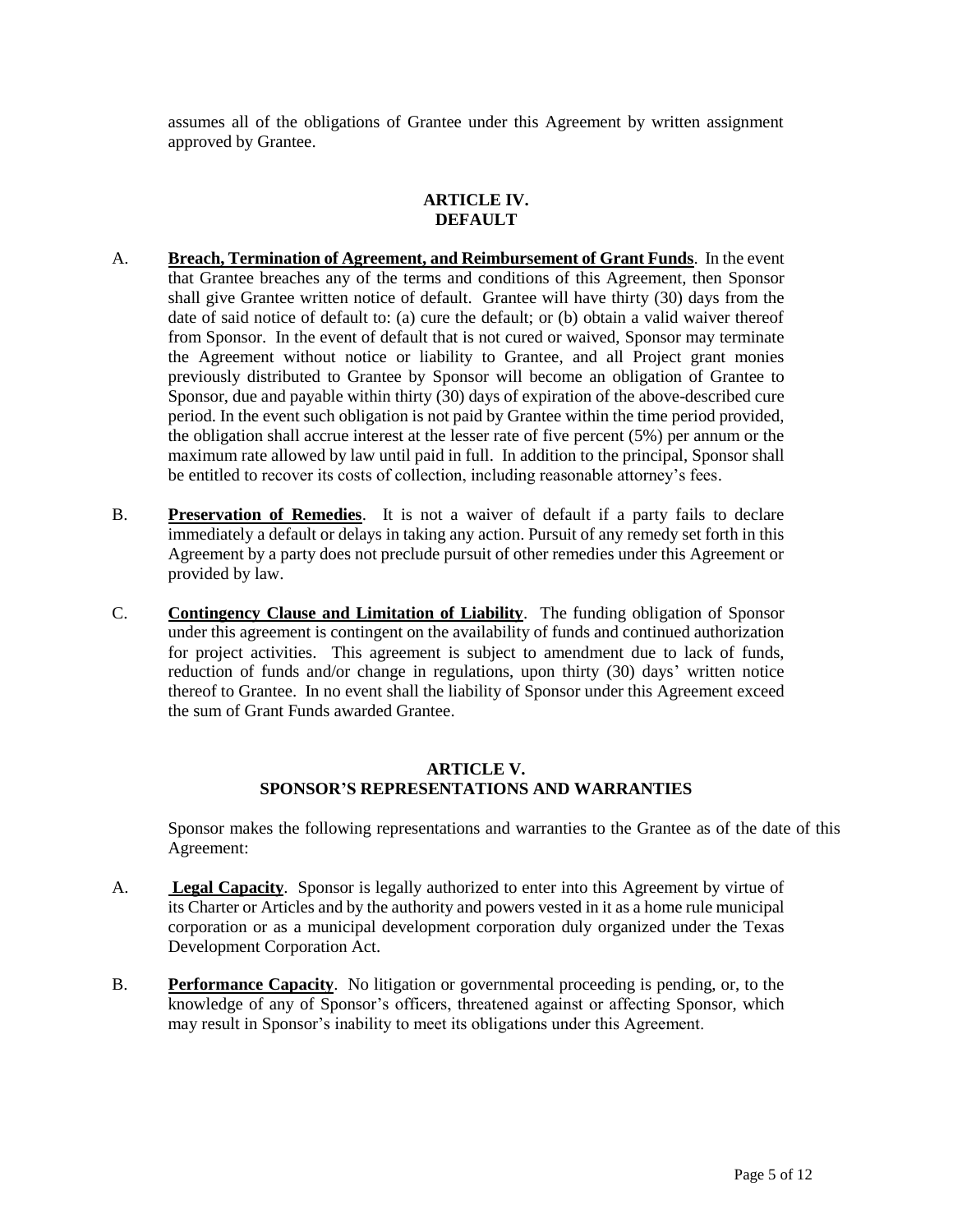## **ARTICLE VI. GRANTEE'S REPRESENTATIONS AND WARRANTIES**

Grantee makes the following representations and warranties to Sponsor as of the Effective Date of this Agreement:

- A**. Legal Capacity**. Grantee is a Limited Liability Company, authorized to conduct business in the State of Texas, and is in compliance with all relevant laws of the State of Texas.
- B**. Compliance with Law and Contractual Obligations**. Grantee's participation in this Agreement is not in contravention of any state statute, federal law, or other rule, regulation applicable to Grantee, or contractual obligation of Grantee.
- C. **Performance Capacity**. No litigation or governmental proceeding is pending or threatened to the knowledge of Grantee or any of Grantee's member's officers or managers, which may materially diminish Grantee's capacity to carry out its obligations under this Agreement.
- D. **Accuracy and Completeness of Prior Application**. As of the Effective Date of this Agreement, Grantee warrants that all statements made in the Business Plan are accurate or have heretofore been brought current with supplemental information provided to Sponsor in writing and do not contain any material misstatements or omissions of fact that, when viewed in the light of all information contained in the Business Plan as supplemented, would tend to make the Business Plan or any statement in it or any supplementation thereto misleading. This representation and warranty shall not apply to any forward-looking statements or projections contained in the Business Plan.

## **ARTICLE VII. INSOLVENCY**

The dissolution or termination of Grantee's existence as a going business or concern, Grantee's insolvency, appointment of receiver for Grantee's assets, any assignment of all or substantially all of the assets for the benefit of creditors of Grantee, or the commencement of any proceeding under any bankruptcy or insolvency laws by or against Grantee shall all be deemed events of default. However, in the case of involuntary proceedings, if such proceedings are discharged within sixty (60) days after filing, no event of default shall be deemed to have occurred

## **ARTICLE VIII. GENERAL PROVISIONS**

A. **Severability**. The provisions of this Agreement are severable, and if for any reason a provision of this Agreement is determined to be invalid by a court or federal or state agency, board or commission having jurisdiction over the subject matter of the invalid provision, the invalidity shall not affect other provisions that can be given effect without the invalid provision.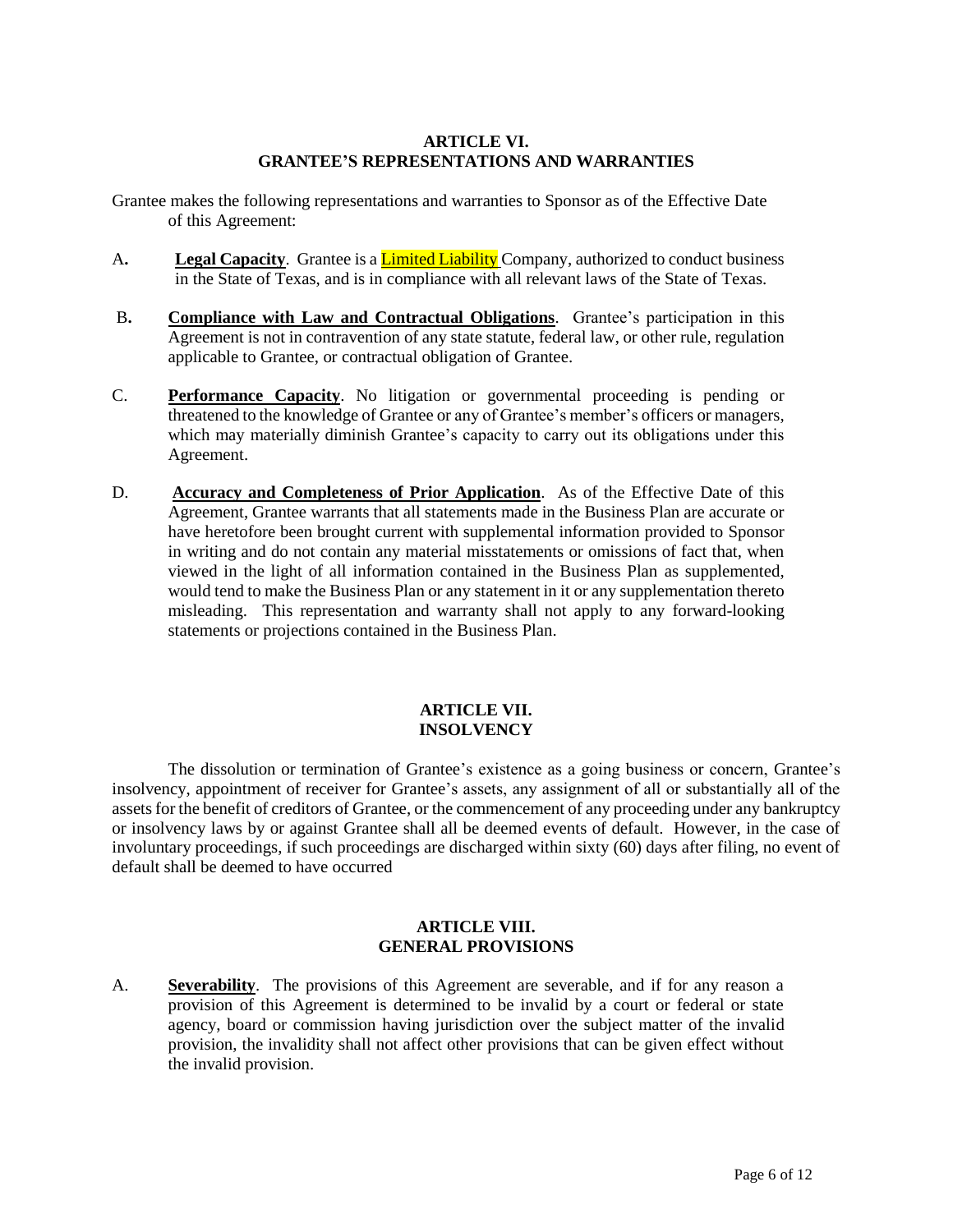- B. **Amendment**. This Agreement may be amended only by written amendment signed by each of the parties.
- C. **Assignment**. This Agreement may be assigned by Sponsor without prior notice or consent of Grantee. This Agreement shall be binding upon the parties hereto and their successors and assigns; however, this Agreement may not be assigned by the Grantee without the specific prior written consent of Sponsor.
- D. **Venue**. All payments made pursuant to this Agreement and other obligations to be performed under this Agreement shall be made or performed in Tom Green County, Texas. Venue for the resolution of any dispute between the parties to this Agreement shall lie in Tom Green County, Texas, and this Agreement shall be governed by and construed in accordance with the laws of the State of Texas without respect to the conflict of laws rules thereof.
- E. **Notices**. Any notice required or permitted hereunder shall be in writing and may be delivered in person or shall be deemed delivered, whether actually received or not, when deposited in the United States Mail, postage prepaid, by registered or certified mail, returned receipt requested, addressed to the parties as follows (or to such other address as a party may have specified by notice given to the other party pursuant to this provision):

For Sponsor City of San Angelo Economic Development Department Attention: Economic Development Director 69 N. Chadbourne St. San Angelo, Texas 76903 (325) 653-7197

For Grantee *(All contact info below)* Name of Business dba Name of Business Name of Winner **Address** City, State, and Zip code Email address: Telephone number:

- F. **Survival of Terms**. The provisions of this Agreement, which by their nature extend beyond the expiration or termination of the Agreement, will survive expiration or termination of the Agreement.
- G. **Entire Agreement**. This Agreement constitutes the sole and entire Agreement between the parties hereto relating to the subject matter of the Agreement. No modification or amendment hereto shall be valid unless in writing and executed by properly authorized representatives of the parties hereto.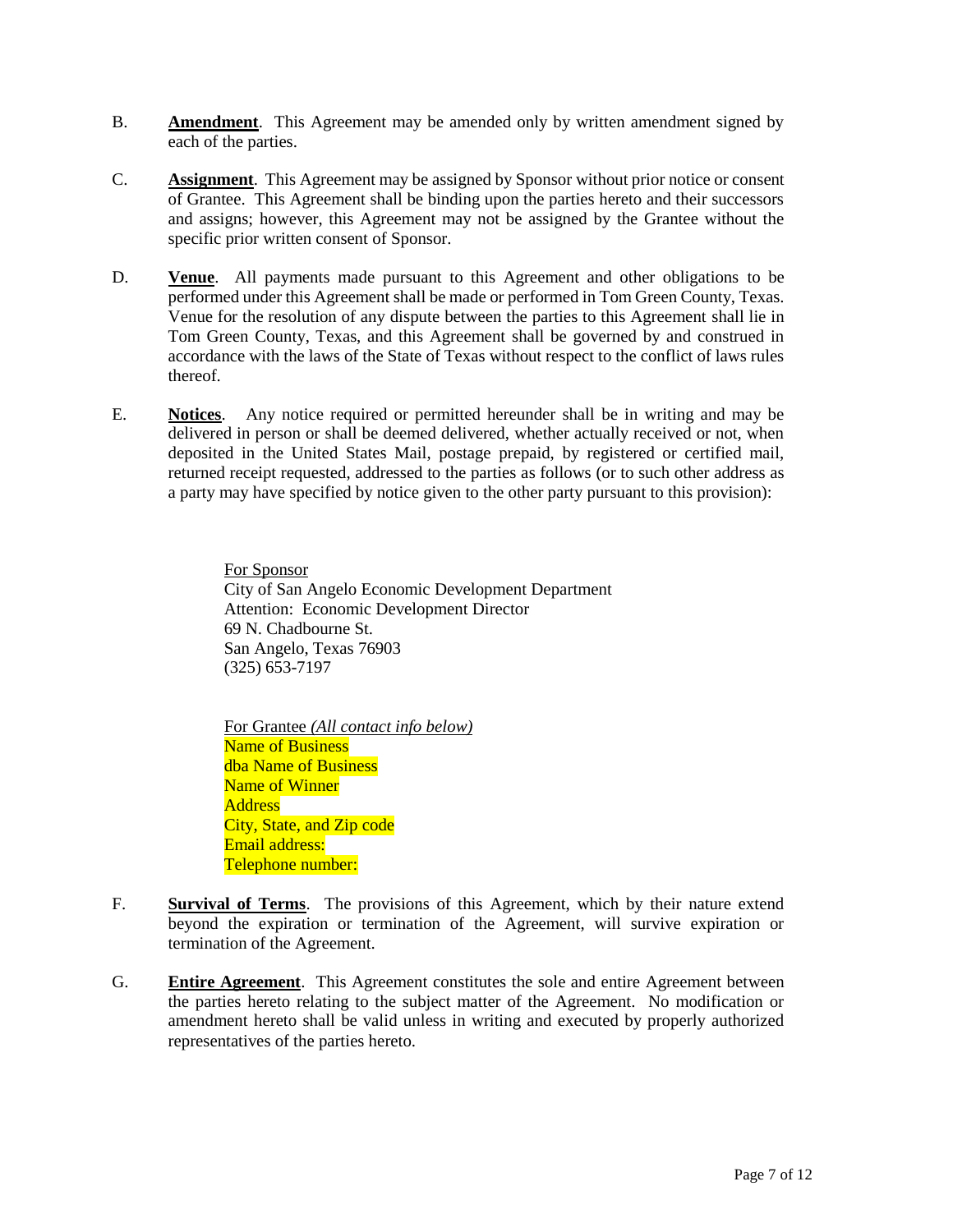H. **Warranty of Authority**. Each person executing this Agreement on behalf of a party hereto represents and warrants that he or she is authorized and empowered to do so and to thereby bind the party on whose behalf he or she is signing.

Executed this  $\blacksquare$  day of  $\blacksquare$  Month, 20 $\blacksquare$ , in duplicate originals.

# **CITY OF SAN ANGELO DEVELOPMENT CORPORATION**

Sponsor: By:

COSA Development Corp., President

ATTEST:

By: \_\_\_\_\_\_\_\_\_\_\_\_\_\_\_\_\_\_\_\_\_\_\_\_\_\_\_\_\_\_\_\_\_\_\_

Nora Nevarez, Corporate Secretary

**Grantee:** 

By:

 Name of Winner, Owner, President Name of Business Email address

APPROVED AS TO CONTENT APPROVED AS TO FORM

Guy D. Andrews, Economic Development Director Brandon Dyson, Deputy City Attorney

\_\_\_\_\_\_\_\_\_\_\_\_\_\_\_\_\_\_\_\_\_\_\_\_\_\_\_\_\_\_\_\_\_\_\_\_\_\_\_\_ \_\_\_\_\_\_\_\_\_\_\_\_\_\_\_\_\_\_\_\_\_\_\_\_\_\_\_\_\_\_\_

**Exhibit A. SAN ANGELO BUSINESS PLAN COMPETITION 20\_\_**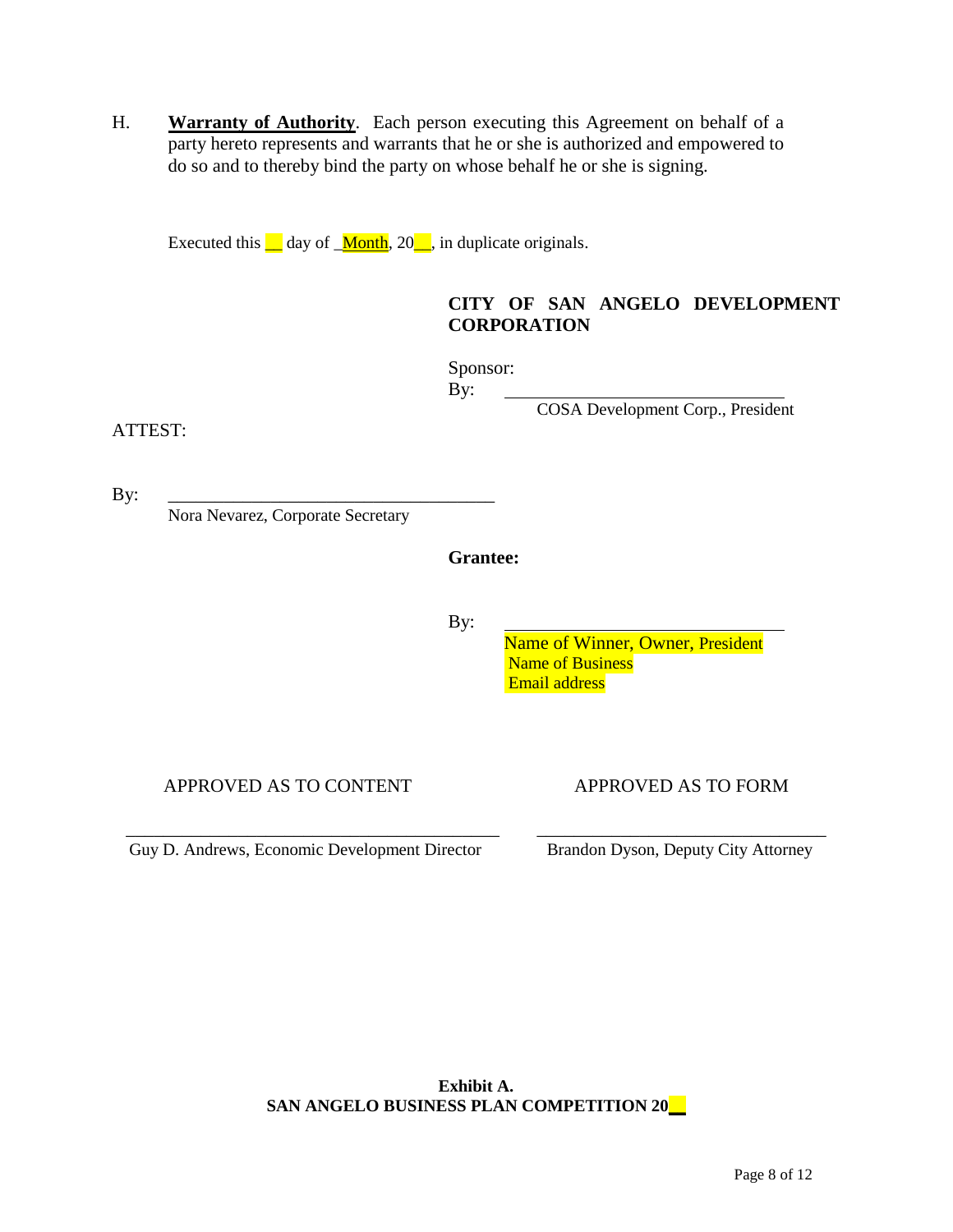**Grant Award Agreement**

# **In-Kind Services**

**Place Winner**

*(Following pages)*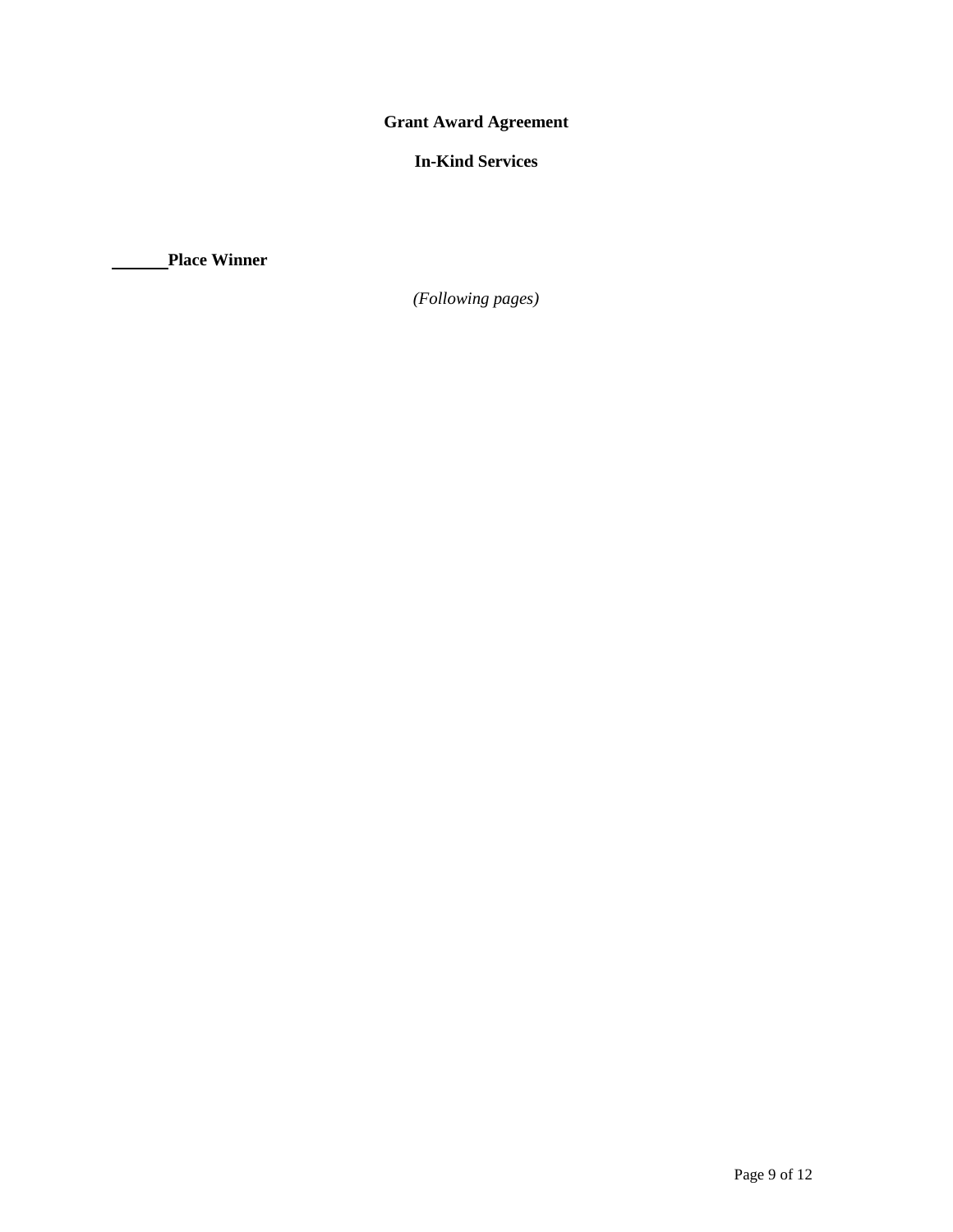## **Exhibit B.**

# **SAN ANGELO BUSINESS PLAN COMPETITION 20\_\_ Grant Award Agreement**

**Grantee's Final Business Plan Submitted for Enterprise San Angelo Business Plan Competition**

**Place Winner**

*(Following pages)*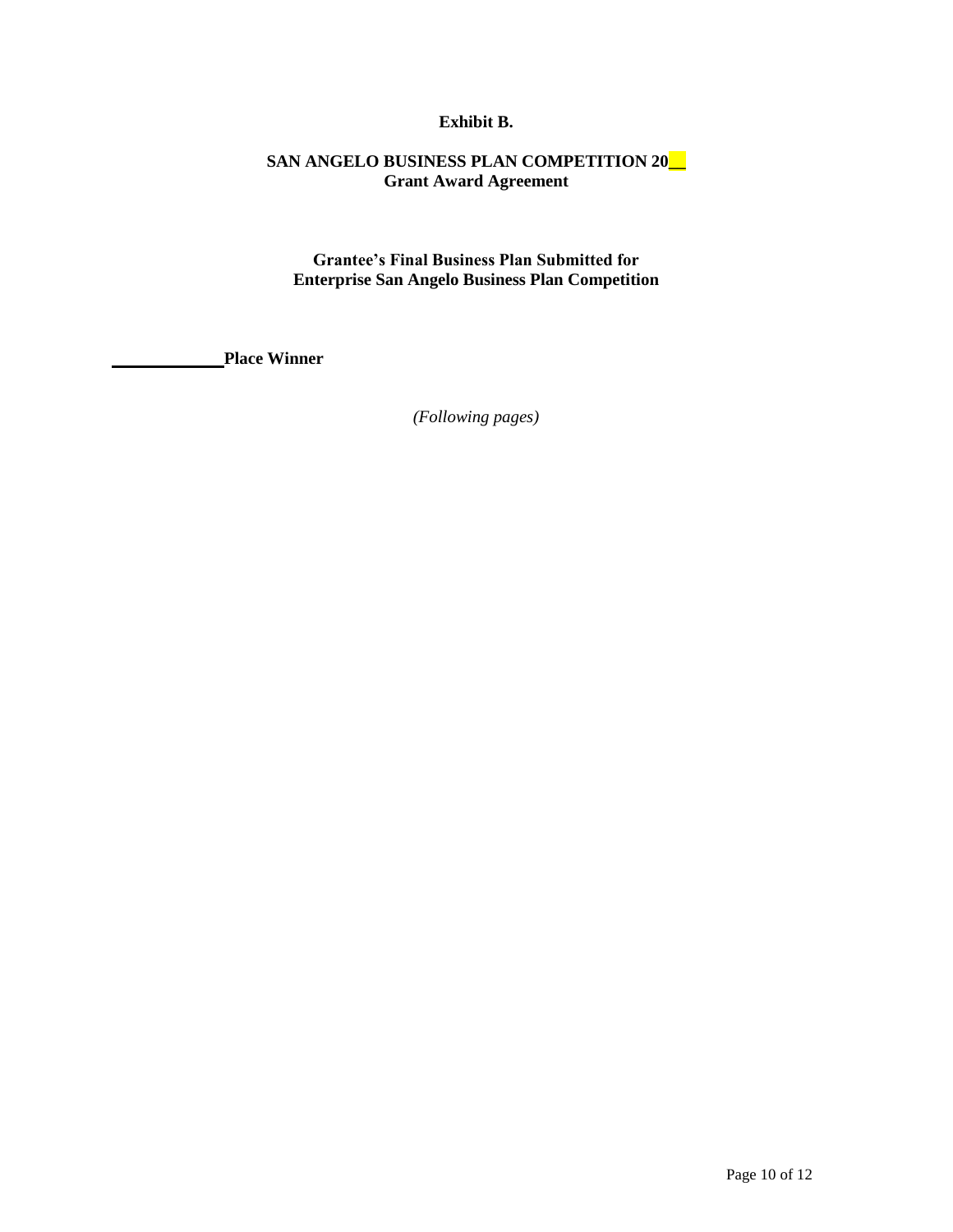# **Exhibit C**

**Business Plan Competition 20\_\_ Checklist and Supporting Business Record Documentation**

**Place Winner**

*(Following pages)*